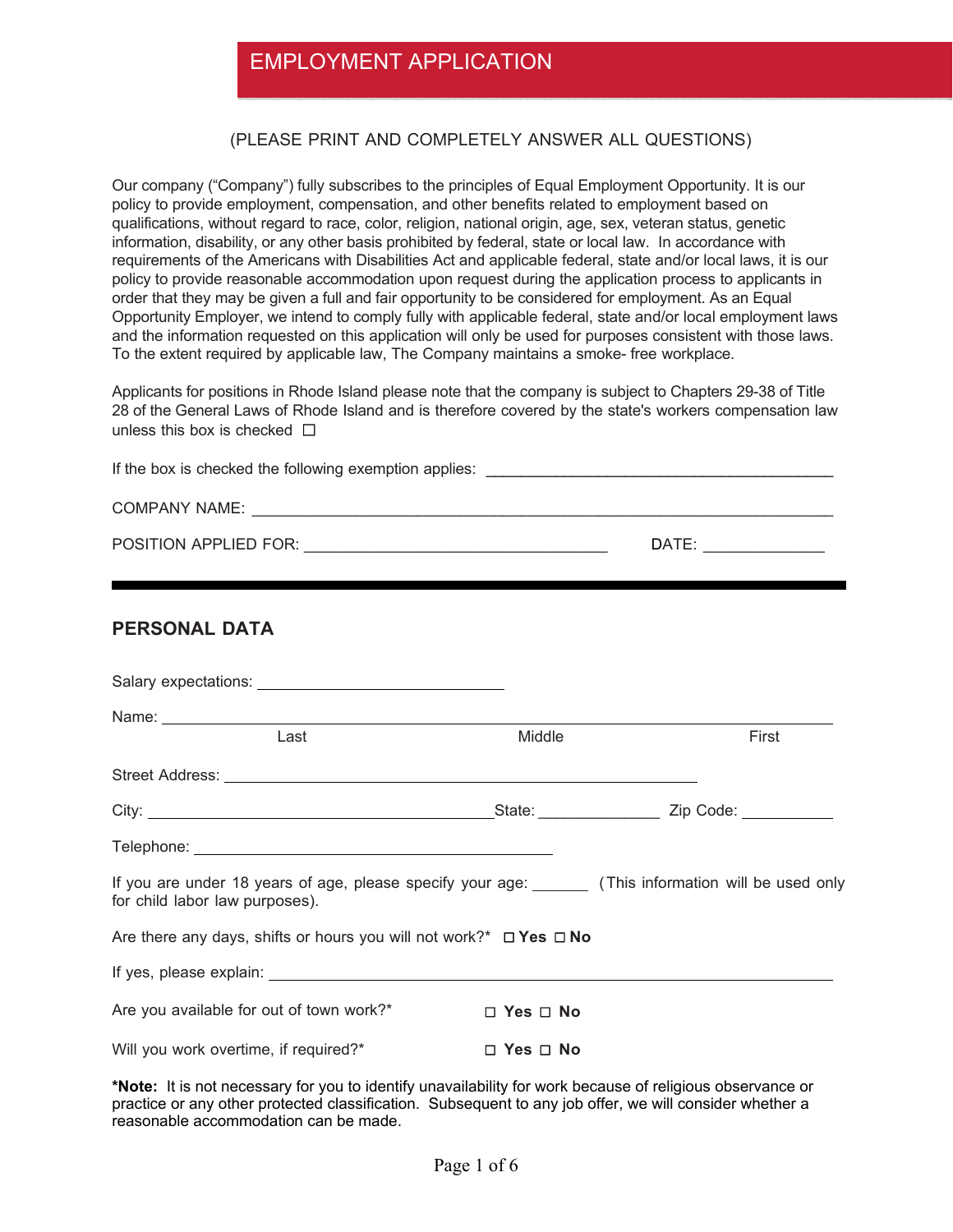How did you learn of our Company? <u>All Allen Company and the set of the set of the set of the set of the set of the set of the set of the set of the set of the set of the set of the set of the set of the set of the set of </u>

Have you ever applied or worked at our Company before? ☐ **Yes** ☐ **No** 

If yes, provide dates: \_\_\_\_\_\_\_\_\_\_\_\_\_\_\_\_\_\_\_\_\_\_\_\_\_\_\_\_\_\_\_\_\_\_\_\_\_\_\_\_\_\_\_\_\_\_\_\_\_\_\_\_\_\_\_\_\_\_\_\_\_\_\_\_\_

Are you legally authorized to work in the United States? ☐ **Yes** ☐ **No** 

Will you now or in the future require sponsorship for employment visa status (e.g., H-1B visa status)? ☐ **Yes** ☐ **No**

**Note:** The Federal Immigration and Reform and Control Act of 1986 requires that a DHS Employment Eligibility Verification "Form I-9" be completed for every new hire and that within 3 business days of beginning work every new hire must present to the employer documentation establishing his/her identity and authorization to work. This federal requirement must be satisfied as a condition of employment.

#### **DRIVING RECORD**

(Answer only if driving is a requirement of the job for which you are applying).

| Do you have a valid driver's license? $\Box$ Yes $\Box$ No State: | License No: <b>Example 19</b> |
|-------------------------------------------------------------------|-------------------------------|
|                                                                   |                               |
| Have you had any tickets? $\Box$ Yes $\Box$ No                    |                               |
|                                                                   |                               |
| If yes, please explain:                                           |                               |
|                                                                   |                               |
|                                                                   |                               |
|                                                                   |                               |
|                                                                   |                               |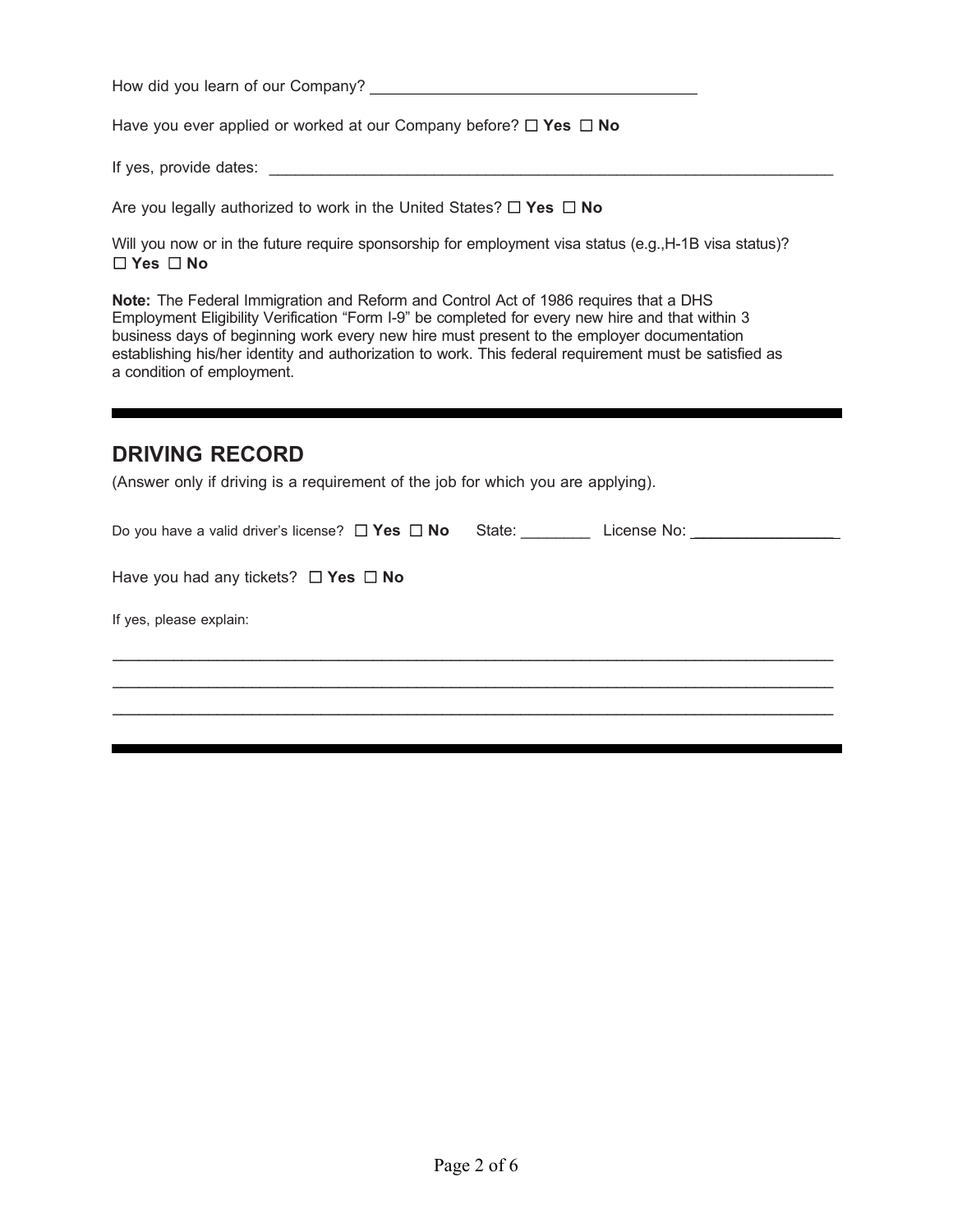## **EDUCATION**

Describe any educational degrees, skills, training or experience you believe are relevant to the job applied for:

| Name, City and State of                 | Type of<br>If no,<br>Graduated<br><b>Degree</b><br><b>Degree</b><br><b>Educational Institution</b> | <b>Major</b> | <b>Minor</b>                    | <b>Grade Point/</b>                   |  |  |                    |
|-----------------------------------------|----------------------------------------------------------------------------------------------------|--------------|---------------------------------|---------------------------------------|--|--|--------------------|
|                                         | <b>Yes</b>                                                                                         | <b>No</b>    | <b>Credits</b><br><b>Earned</b> | <b>Received or</b><br><b>Expected</b> |  |  | <b>Overall GPA</b> |
| <b>High School</b>                      |                                                                                                    |              |                                 |                                       |  |  |                    |
| <b>College or University</b>            |                                                                                                    |              |                                 |                                       |  |  |                    |
| <b>Technical/GED</b>                    |                                                                                                    |              |                                 |                                       |  |  |                    |
| Licenses/<br><b>Certification/Other</b> |                                                                                                    |              |                                 |                                       |  |  |                    |

## **EMPLOYMENT HISTORY:**

Please complete for all full-time or part-time employment beginning with most recent employer. You may include as part of your employment history any verified work performed on a volunteer basis. All applicants should start with their most recent job, include military assignments and voluntary employment and provide ten (10) years of history. (A separate sheet may be attached.) You must explain any gaps in your employment history.

| Name of Supervisor: $\sqrt{a}$ No                                                              |  |
|------------------------------------------------------------------------------------------------|--|
| Dates Employed: From: __________ To: ____________Rate of Pay: Start: __________ Last: ________ |  |
|                                                                                                |  |
|                                                                                                |  |
|                                                                                                |  |
|                                                                                                |  |
|                                                                                                |  |
|                                                                                                |  |
|                                                                                                |  |
|                                                                                                |  |
|                                                                                                |  |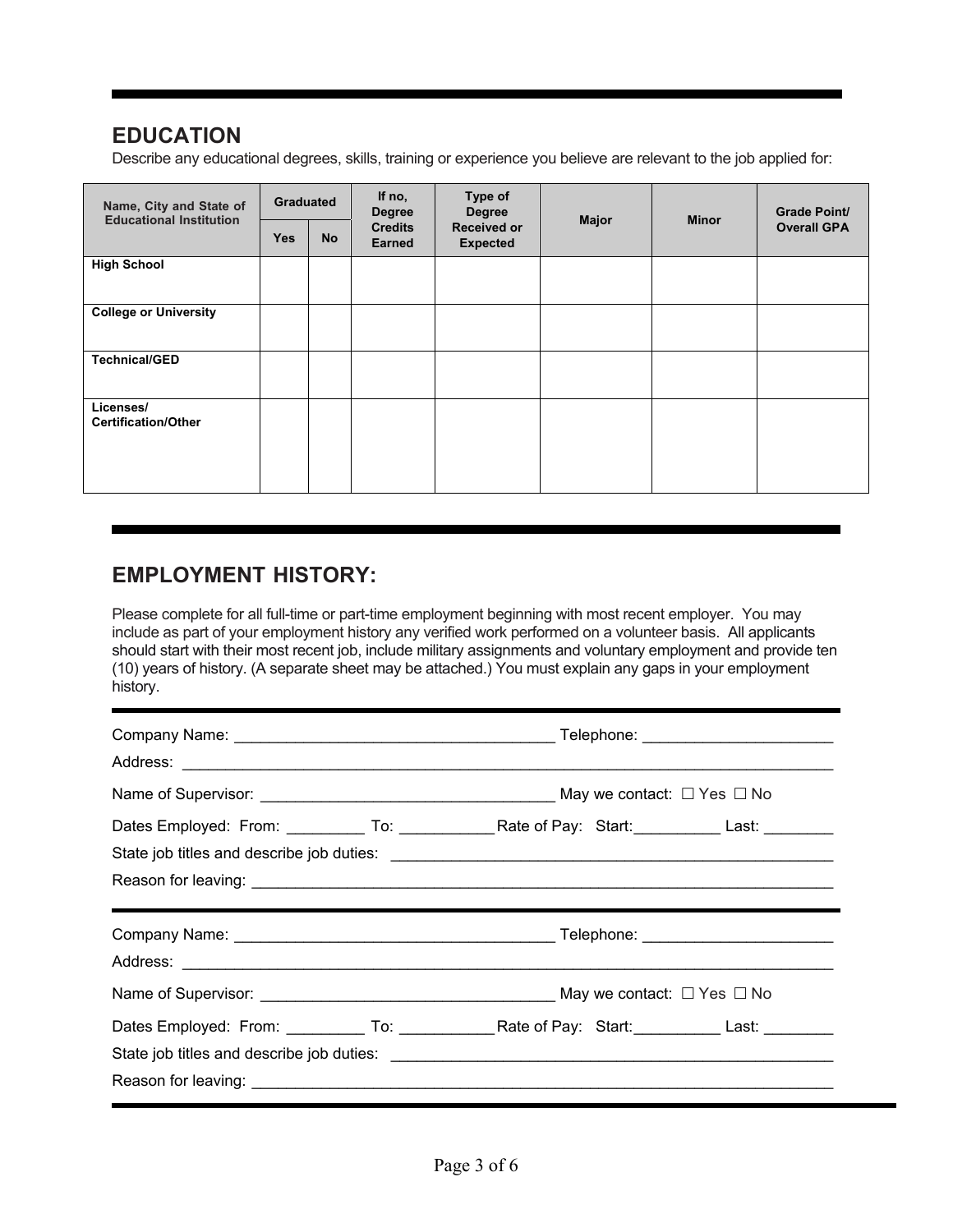| Dates Employed: From: ___________ To: _______________Rate of Pay: Start: ___________ Last: _________                                                                                                                                                                                                                                                                                           |  |  |  |
|------------------------------------------------------------------------------------------------------------------------------------------------------------------------------------------------------------------------------------------------------------------------------------------------------------------------------------------------------------------------------------------------|--|--|--|
|                                                                                                                                                                                                                                                                                                                                                                                                |  |  |  |
|                                                                                                                                                                                                                                                                                                                                                                                                |  |  |  |
|                                                                                                                                                                                                                                                                                                                                                                                                |  |  |  |
|                                                                                                                                                                                                                                                                                                                                                                                                |  |  |  |
|                                                                                                                                                                                                                                                                                                                                                                                                |  |  |  |
| Dates Employed: From: ___________ To: ________________Rate of Pay: Start: ___________ Last: _________                                                                                                                                                                                                                                                                                          |  |  |  |
|                                                                                                                                                                                                                                                                                                                                                                                                |  |  |  |
|                                                                                                                                                                                                                                                                                                                                                                                                |  |  |  |
|                                                                                                                                                                                                                                                                                                                                                                                                |  |  |  |
|                                                                                                                                                                                                                                                                                                                                                                                                |  |  |  |
|                                                                                                                                                                                                                                                                                                                                                                                                |  |  |  |
|                                                                                                                                                                                                                                                                                                                                                                                                |  |  |  |
| Did you receive any discipline in your last 12 months of active employment with your previous employer?<br>Have you signed any non-competition or non-solicitation agreement or any other kind of agreement with<br>any other employer that might restrict you from working for the Company (you will be required to furnish a<br>copy of the agreement if you are being considered for hire)? |  |  |  |
| Were you given a performance evaluation within the last 12 months of active employment? $\Box$ Yes $\Box$ No<br>$\Box$ Yes $\Box$ No                                                                                                                                                                                                                                                           |  |  |  |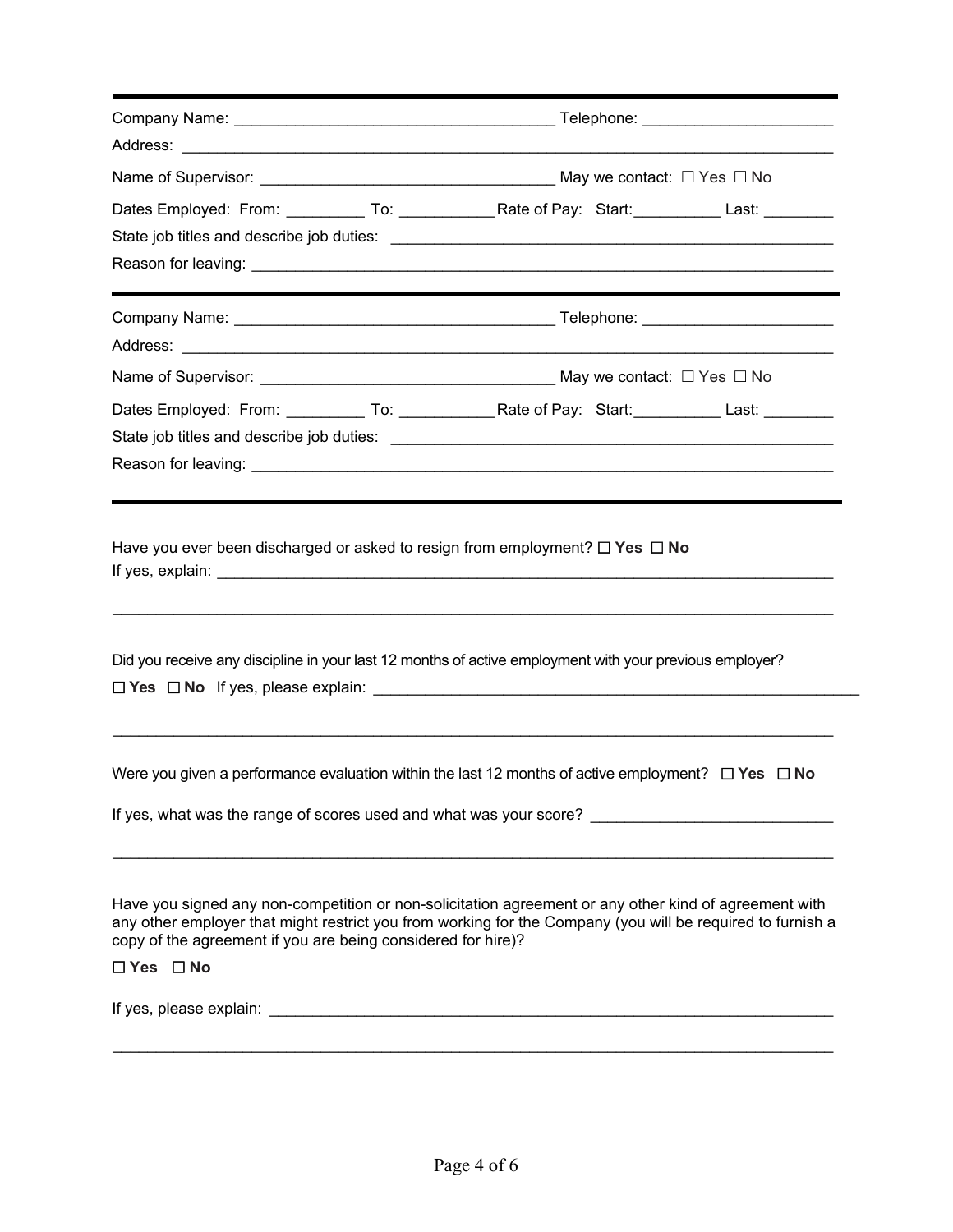**PROFESSIONAL REFERENCES** (Please list three individuals unrelated to you with whom you have worked who know your qualifications for this position.)

| <b>NAME</b> | <b>ADDRESS</b> | <b>PHONE</b> | <b>RELATIONSHIP</b> |
|-------------|----------------|--------------|---------------------|
|             |                |              |                     |
|             |                |              |                     |
|             |                |              |                     |
|             |                |              |                     |
|             |                |              |                     |
|             |                |              |                     |

**MILITARY** (Complete only if you served in the military.)

| Branch of Service: | Number of Years /Months of Service:                                                                       |
|--------------------|-----------------------------------------------------------------------------------------------------------|
| Rank at Discharge; | Date of Discharge:                                                                                        |
|                    | Describe any military skills, training or experience you believe are relevant to the job you applied for: |
|                    |                                                                                                           |

 \_\_\_\_\_\_\_\_\_\_\_\_\_\_\_\_\_\_\_\_\_\_\_\_\_\_\_\_\_\_\_\_\_\_\_\_\_\_\_\_\_\_\_\_\_\_\_\_\_\_\_\_\_\_\_\_\_\_\_\_\_\_\_\_\_\_\_\_\_\_\_\_\_\_\_\_\_\_\_\_\_\_\_  $\mathcal{L}_\mathcal{L} = \{ \mathcal{L}_\mathcal{L} = \{ \mathcal{L}_\mathcal{L} = \{ \mathcal{L}_\mathcal{L} = \{ \mathcal{L}_\mathcal{L} = \{ \mathcal{L}_\mathcal{L} = \{ \mathcal{L}_\mathcal{L} = \{ \mathcal{L}_\mathcal{L} = \{ \mathcal{L}_\mathcal{L} = \{ \mathcal{L}_\mathcal{L} = \{ \mathcal{L}_\mathcal{L} = \{ \mathcal{L}_\mathcal{L} = \{ \mathcal{L}_\mathcal{L} = \{ \mathcal{L}_\mathcal{L} = \{ \mathcal{L}_\mathcal{$ 

# **LIE DETECTOR TESTS**

**Massachusetts Applicants Note:** It is unlawful in Massachusetts to require or administer a lie detector test as a condition of employment or continued employment. An employer who violates this law shall be subject to criminal penalties and civil liability.

**Maryland Applicants Note:** An employer may not require or demand, as a condition or prospective employment or continued employment, an individual submit to or take a lie detector or similar test. An employer who violates this law is guilty of a misdemeanor and subject to a fine not exceeding \$100. I have read and acknowledge this notice:

Applicant's Signature: \_\_\_\_\_\_\_\_\_\_\_\_\_\_\_\_\_\_\_\_\_\_\_\_\_\_\_\_\_\_\_\_\_\_\_\_\_\_\_\_\_\_\_\_\_\_\_\_\_\_\_\_\_\_\_\_\_\_\_\_\_\_\_\_\_\_